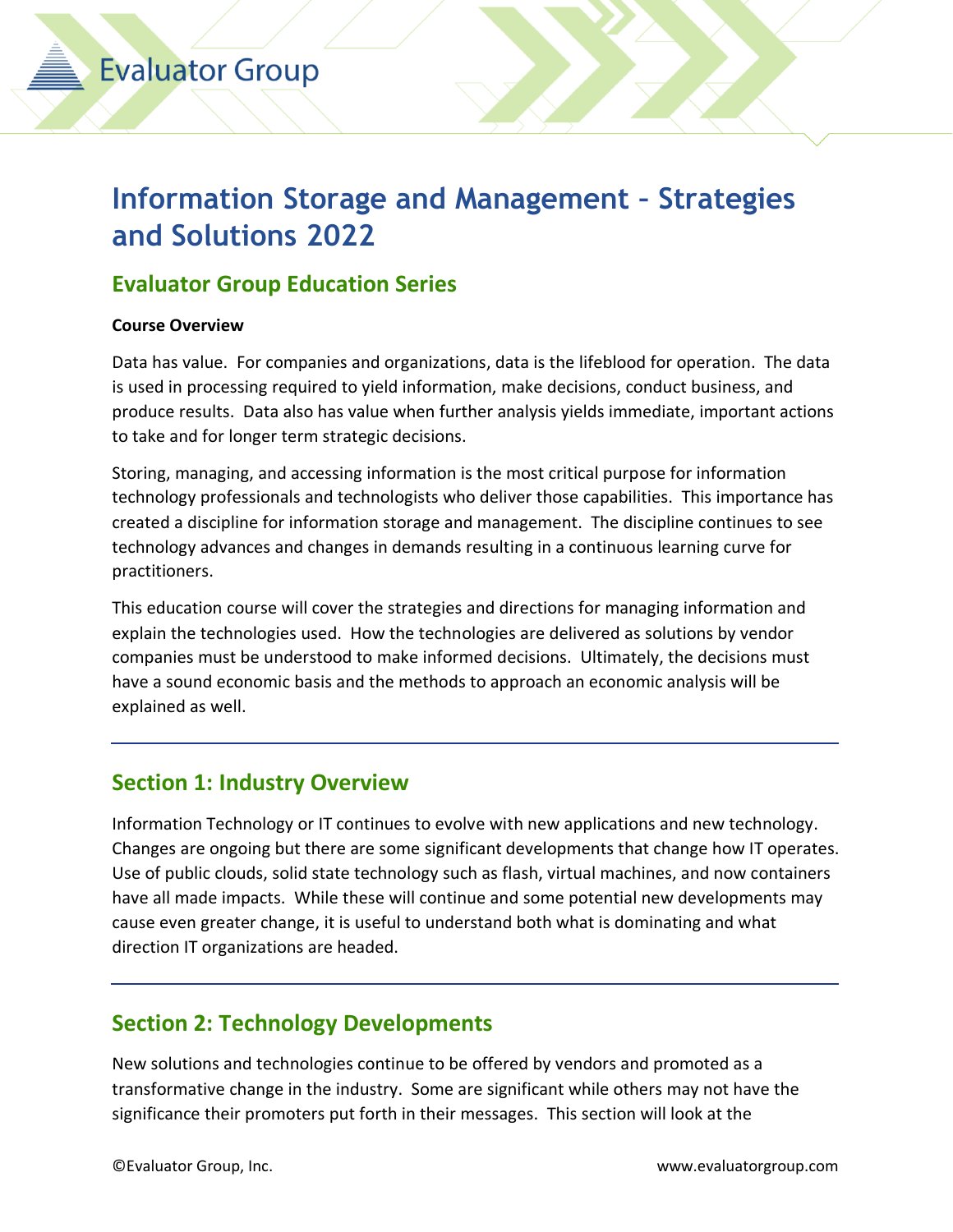technology and usage and explain the significance without the hype associated. A clear view of the trends and developments enable decisions that contribute to the long-term strategy and not a detour that may be less than effective.

#### **Section 3: IT Infrastructure Directions**

Enterprise IT organizations have many challenges in meeting requirements to support their organization and operational units, which have increasing demands: capacity, performance, executive challenges to transform the operational service delivery, and economic pressure. The approaches used by most are to make incremental improvements with introduction of new technology and by starting a project that will transform IT. Many IT organizations are in the process of deploying a Hybrid Multi-Cloud Infrastructure for IT Transformation. As new developments have driven interest, most new hybrid multi-cloud infrastructure developments are now focused on container-based environments. The effort to move to containers in IT outside of developers is significant and complex, requiring new skills and understanding.

### **Hybrid Container-Based Infrastructure**

Understanding what is involved and the vendor offerings will give a foundation to build upon in making informed decisions. A perspective on what is being accomplished with changes in IT Infrastructure is needed:

- **Dearate IT services delivery to be more like a public cloud provider where resources can** be assigned dynamically and their clients can self-manage their selected environment.
- Deploy applications designed for container environments, meant to operate on public clouds or on-premises hybrid cloud infrastructure.
- Address existing virtual machine environments while deploying new, container-based infrastructure.
- **Select container native storage or use of existing storage systems as container ready** storage involves considering operations and performance.

For enterprises planning to deploy private or hybrid clouds, there are many different solutions available and different approaches to deliver services. The different options and their characteristics can be confusing with an overwhelming amount of information available. There are solutions that are more complete, delivered as pre-packaged (in-a-box) products with installation and support. Offerings and value are discussed in this section.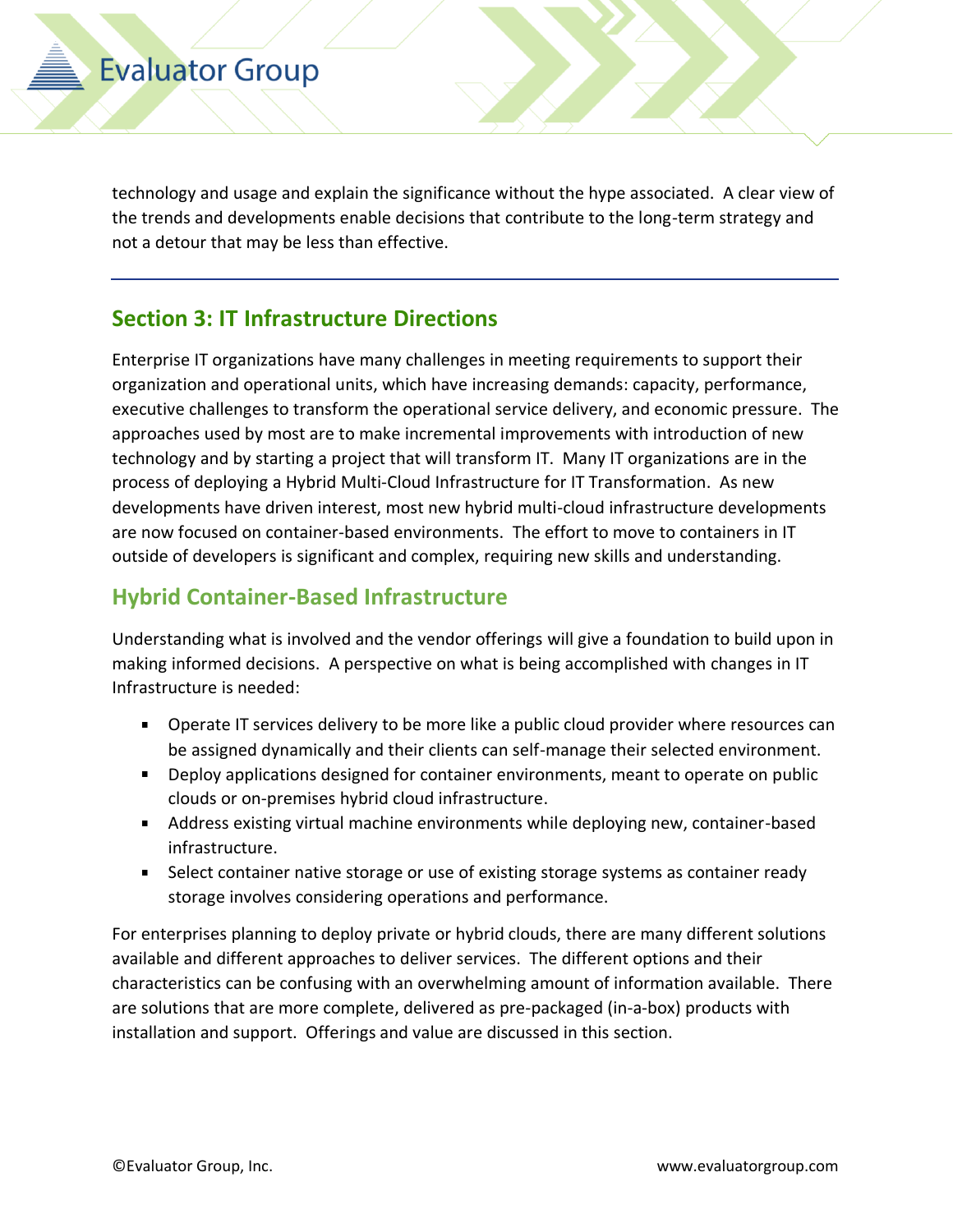### **Initiatives in Optimizing Infrastructure**

"Doing things better" or "Doing more with less" are phrases commonly used to describe making improvements. Some are part of the natural order of technology change in IT; new processors in servers, updated storage systems, etc. But others are more operational in nature, exploiting new technology. The optimizations in progress generally include a transition to all-flash storage systems with NVMe devices, an NVMe over Fabric upgrade to the existing physical network, and automation of operational processes. This section will review the optimization changes for traditional IT.

#### **Section 4: Information Management**

There are many different points for management of information. This section will explain what those management elements are and how they are related. Managing information encompasses many tools with overarching Multi-Cloud Data Management developing as the most complete approach for managing data that is spread across public clouds and on premises. This includes Data Protection and the mechanisms to protect and make data available with the recovery of data in case of failures. Part of overall Enterprise Data Management is about moving data to different types of storage (at different cost and performance characteristics) based on the business value of data. Covered areas include:

#### **Data Protection**

Data protection is a wide-ranging area, beyond what was originally termed backup and restore. Topics covered in this section includes software, data protection systems, snapshots, and replication.

## **Cyber Resilience – Recovery from Ransomware**

The focus for IT is on ransomware because of the increasing number of high-profile attacks. Resilience includes prevention, detection, and recovery. This section will detail how to develop a strategy for recovery.

#### **Data Movement**

Moving data between devices and locations is done by many different software and system elements with little to no commonality. This section will review some of the primary reasons and tools that move data. Archiving, data migration, tiering, and other terms are used for moving data.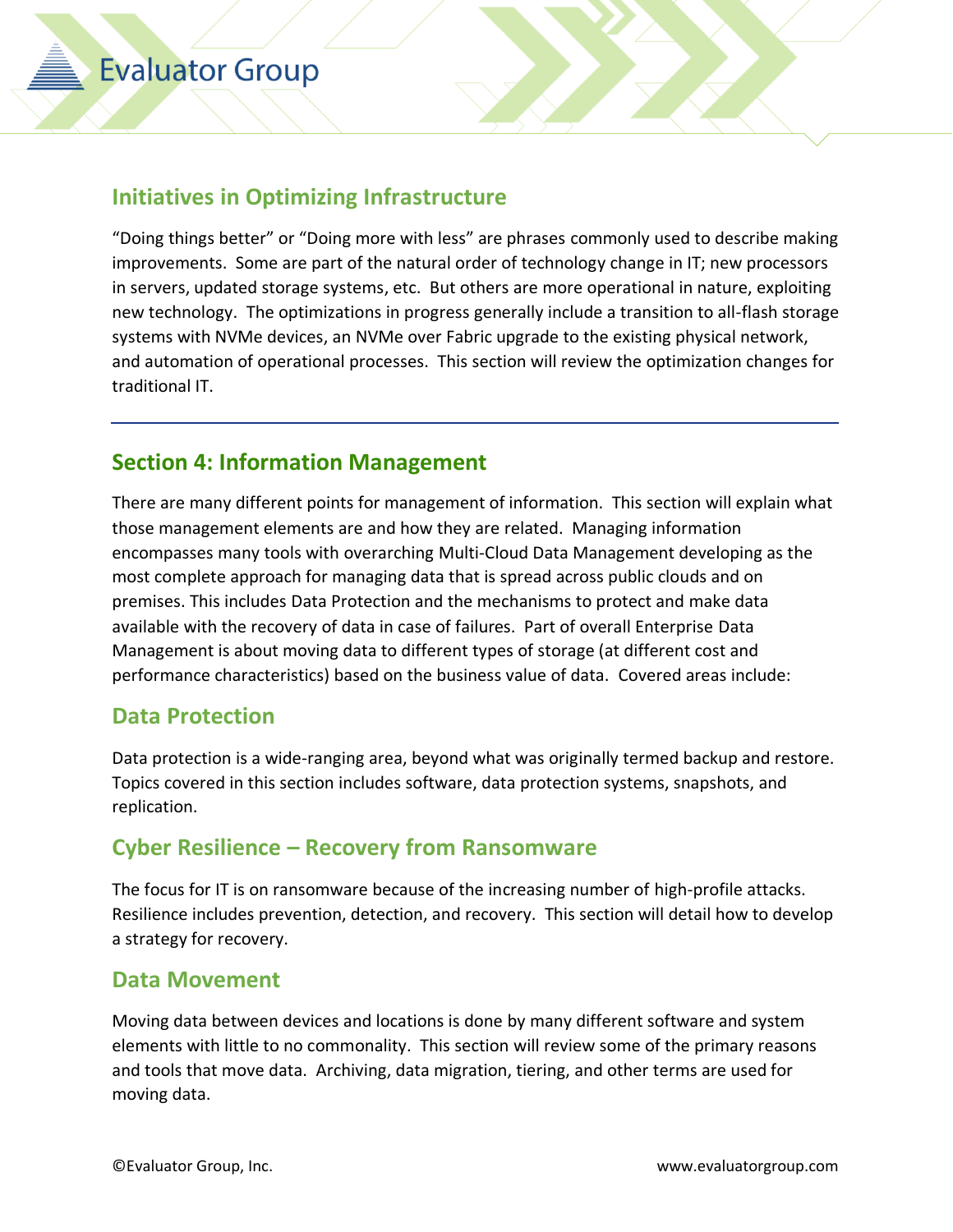#### **Multi-cloud Data Management**

Data no longer is captive in a single environment. It moves to different systems for a variety of reasons: testing, protection, cost of storing, etc. And, it moves off premises including to multiple public cloud locations. Managing across the locations where it may live is a growing demand that some vendors are attempting to address with new products and modification of existing products (including acquisitions). This section will discuss the need and the products that fit in this area.

#### **Section 5: Information Storage Technologies**

Developing a strategy for employing solutions for Information Storage and Management requires an understanding of underlying storage technologies. This section will delve into the technologies to create a common level of understanding for employing solutions.

#### **Section 6: Information Storage Solutions from Vendors**

In providing **block, file, and object access** to storage systems, the major storage vendors have multiple solutions, some that are specific to a type of usage and some that provide multiple access types. Additionally, many of the vendors provide solutions that support access for special purposes such as a data protection target. Evaluator Group has Product Briefs describing the products and Evaluator Group opinion of how the products meet customer requirements on the Evaluator Group website. Also available on the website are Product Analyses for a deeper understanding of solutions and matrices that compare product characteristics. In this section, products offered as solutions by significant vendors will be covered, showing the different solutions with an overview of each product.

Different storage technology elements are being integrated to provide solutions for storing and protecting information. Driven by improving the time to deployment, these integrations provide alternatives to the more traditional storage systems available and can be building blocks for cloud environments. This section will examine the different types of integrations including definitions of characteristics and the vendor product offerings.

#### **Section 7: Understanding Performance and Value**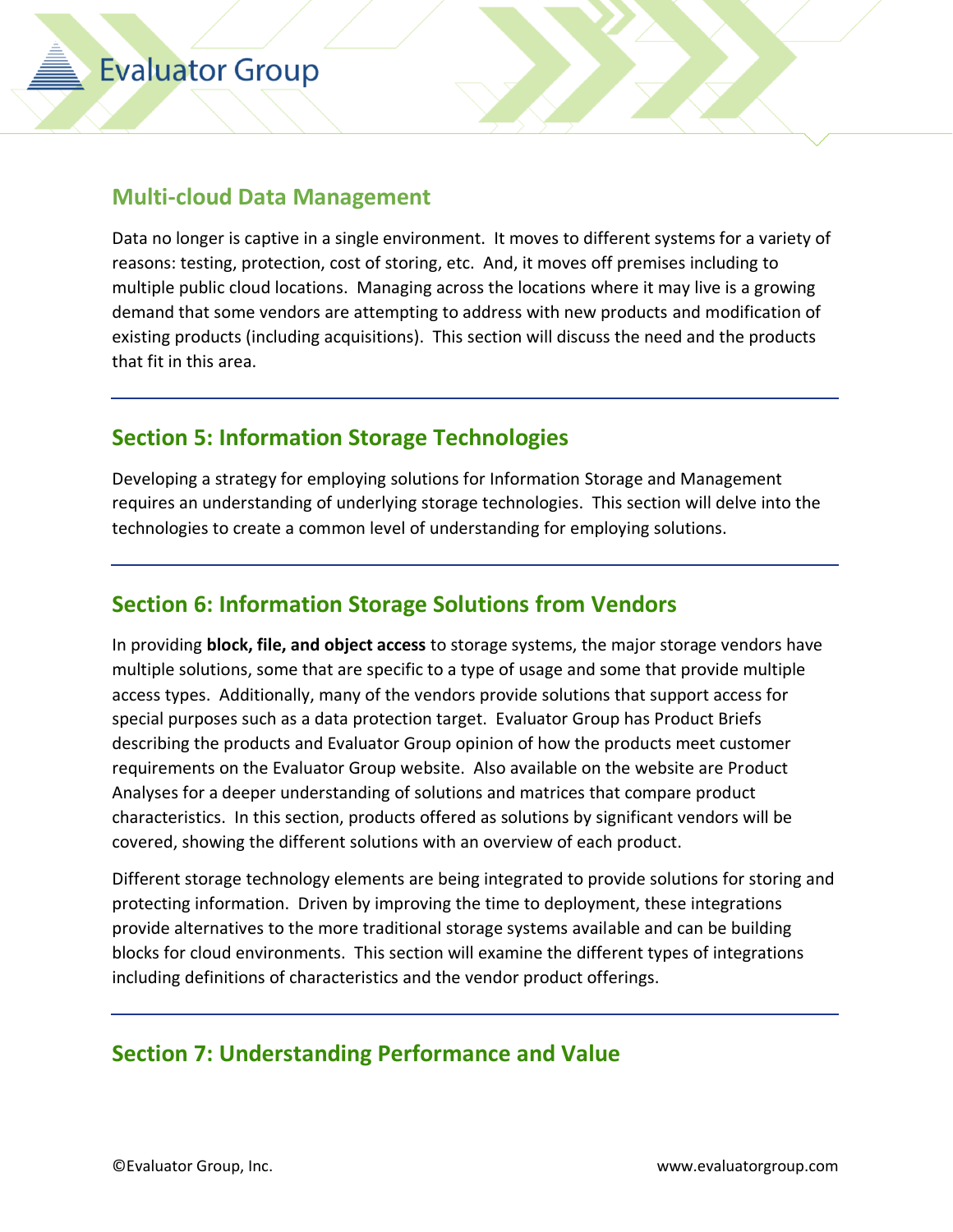This section will explain testing of products to understand their real value. Performance and cost relationship examples will be shown. The types of standardized tests available will be discussed along with an explanation of what they really test.

## **Section 8: Economic Considerations in IT**

Managing information requires an understanding of the financial considerations of different approaches and solutions. In this section, several topics will be presented to illustrate the methods to make informed evaluations with the economics applied with the perspective that data has a potentially long lifespan. Included will be specific examples used in decisions to be made.

Additionally, the financial considerations for justifying infrastructure and solutions for enterprises will be discussed. The considerations ultimately must show economic value and be presented in a complete fashion.

## **Section 9: Consumption-Based Models – STaaS and Managed Services**

Switching to an OPEX driven cost model has value for many IT operations. Vendors have different types of offerings that provide Storage as a Service. This section will review what the goals for STaaS are and the different offerings available as well as the financial offering including consumption-based charging. Managed services as an option for the aaS offering has also become interesting for some and will be discussed.

## **Section 10: Transitions of IT Professionals**

The perception of IT specialists has been changing for some time. They are seen by executives as administrators in very specific areas aligned to products such as storage systems or backup software and viewed as overhead where they would no longer be needed if the system went away. The issue is that the context of dealing with information asset is the value delivered by the IT professional is not understood because it has not been effectively communicated. This section will discuss the evolution and how the work of IT professionals has to be positioned correctly. This is important for the long-term success of IT and for the professionals in the organization.